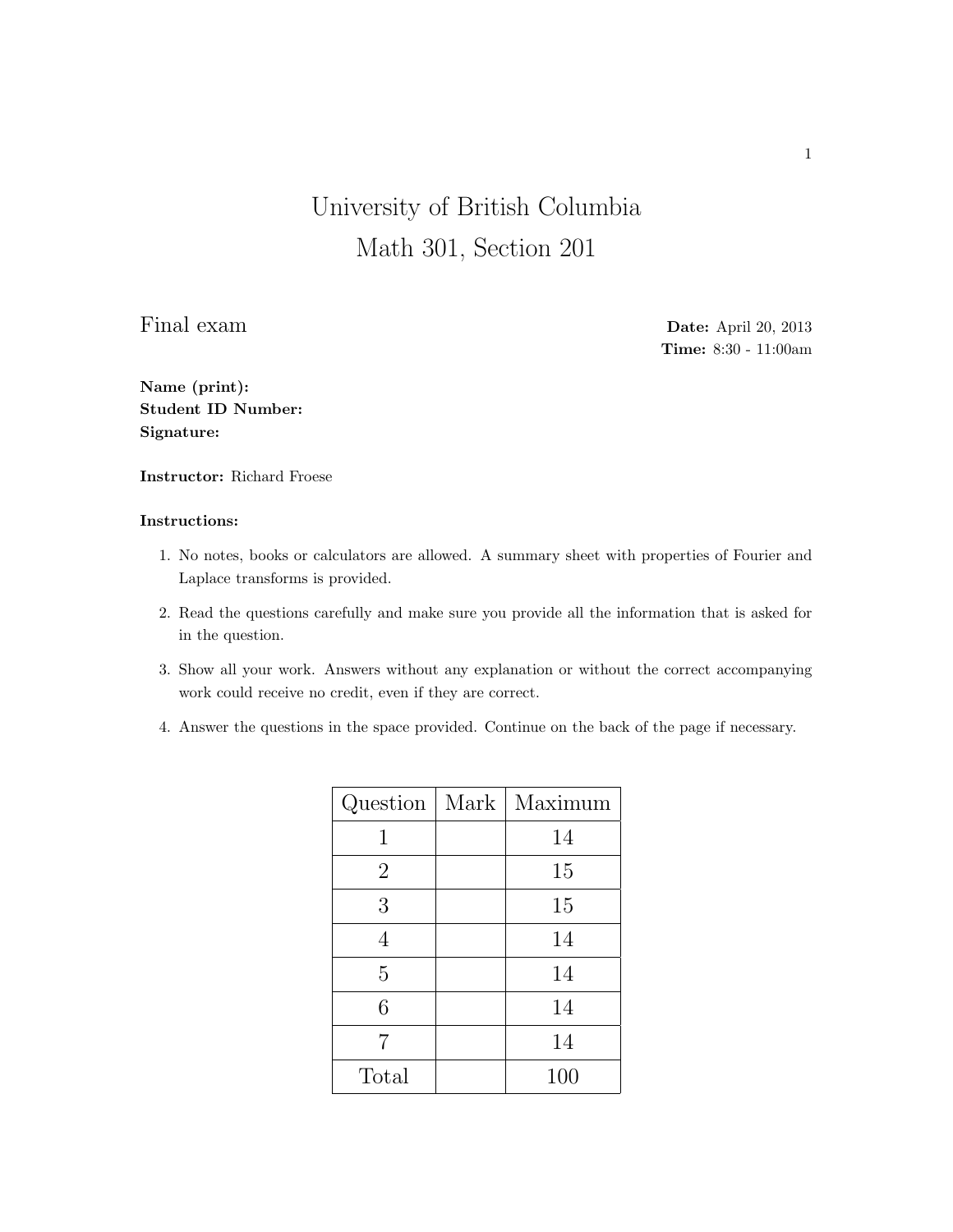[14]  $1. Evaluate$ 

$$
f(x) = \int_{-\infty}^{\infty} \frac{e^{ikx}}{(k^2 + 1)^2} dk.
$$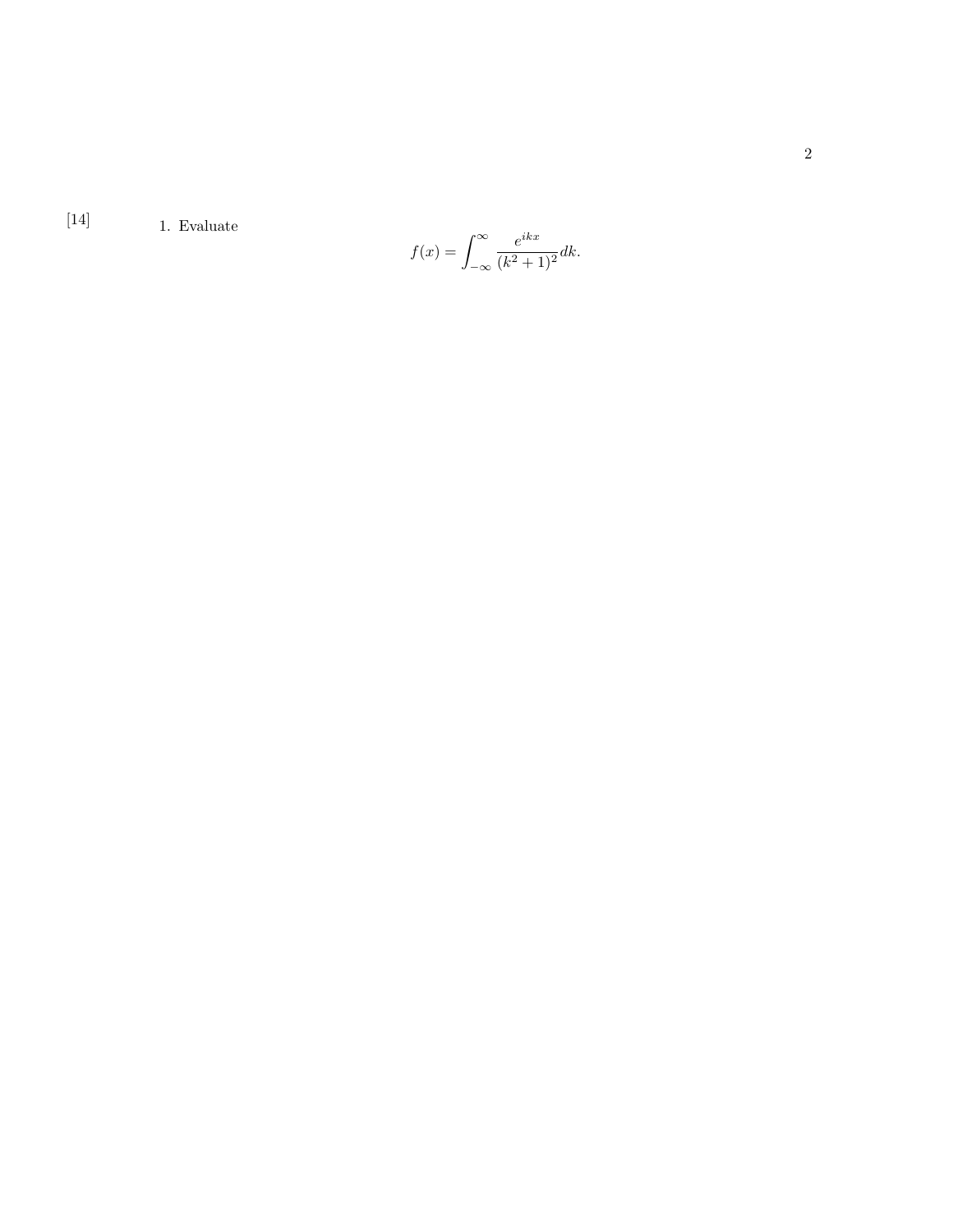[5] 2. (a) What are the branch points of the multivalued function  $f(z) = (z^2 + 1)^{1/2}$ ? Is infinity a branch point?

[5]

(b) Using the range of angles method, define a branch of  $f(z)$  that is continous and positive for  $z \in \mathbb{R}$ .

[5]

(c) Using the range of angles method, define a branch of  $f(z)$  that is analytic outside the unit circle and negative for large positive  $z \in \mathbb{R}$ .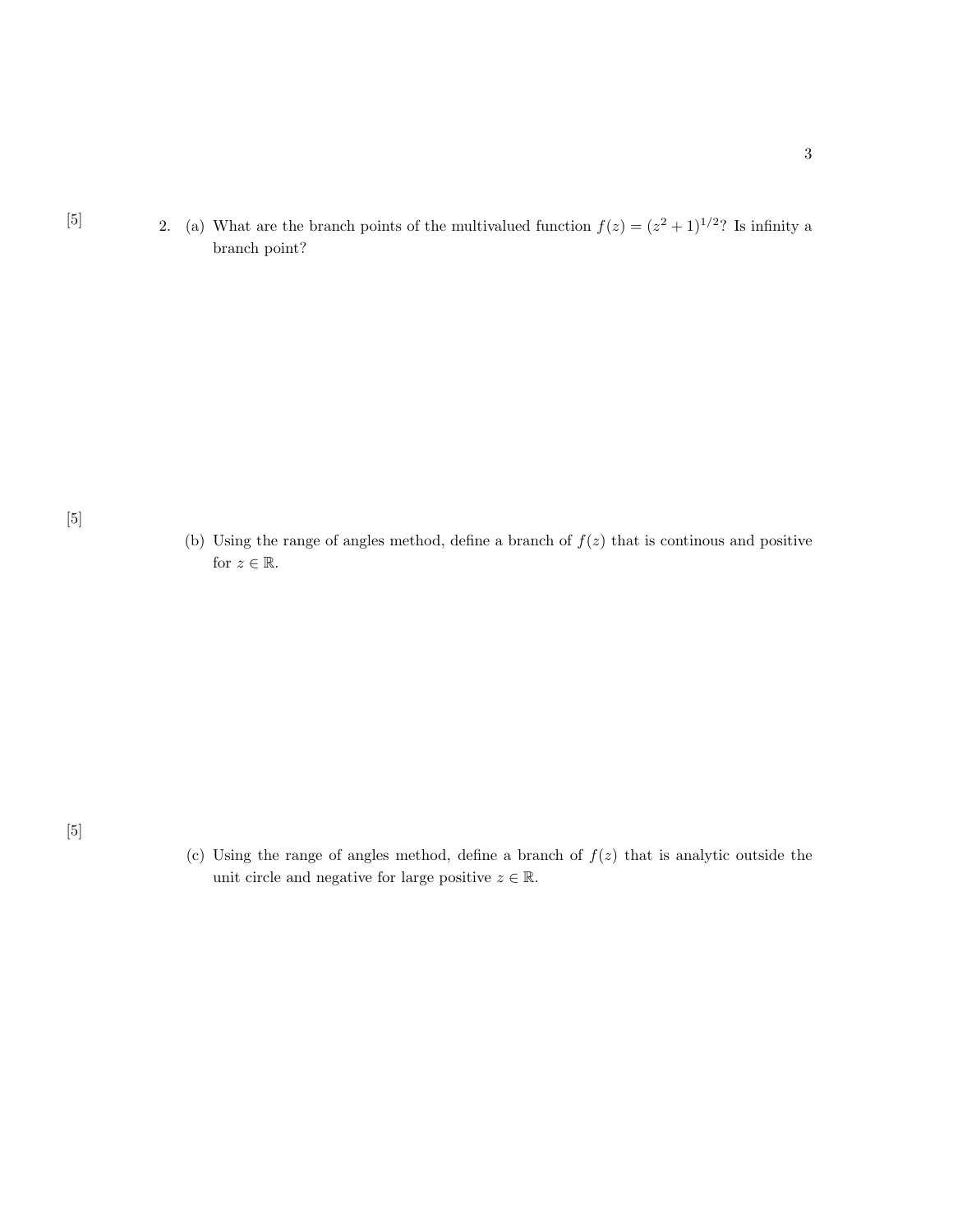3. In this question we evaluate

$$
I = \int_0^\infty \frac{\sqrt{x}}{x^2 + 1} dx.
$$

[3]

(a) Draw a diagram that shows the contour you are using, and the branch cut for  $\sqrt{z}$ .

(b) What does the Cauchy residue theorem say for your contour? Compute the residues that appear.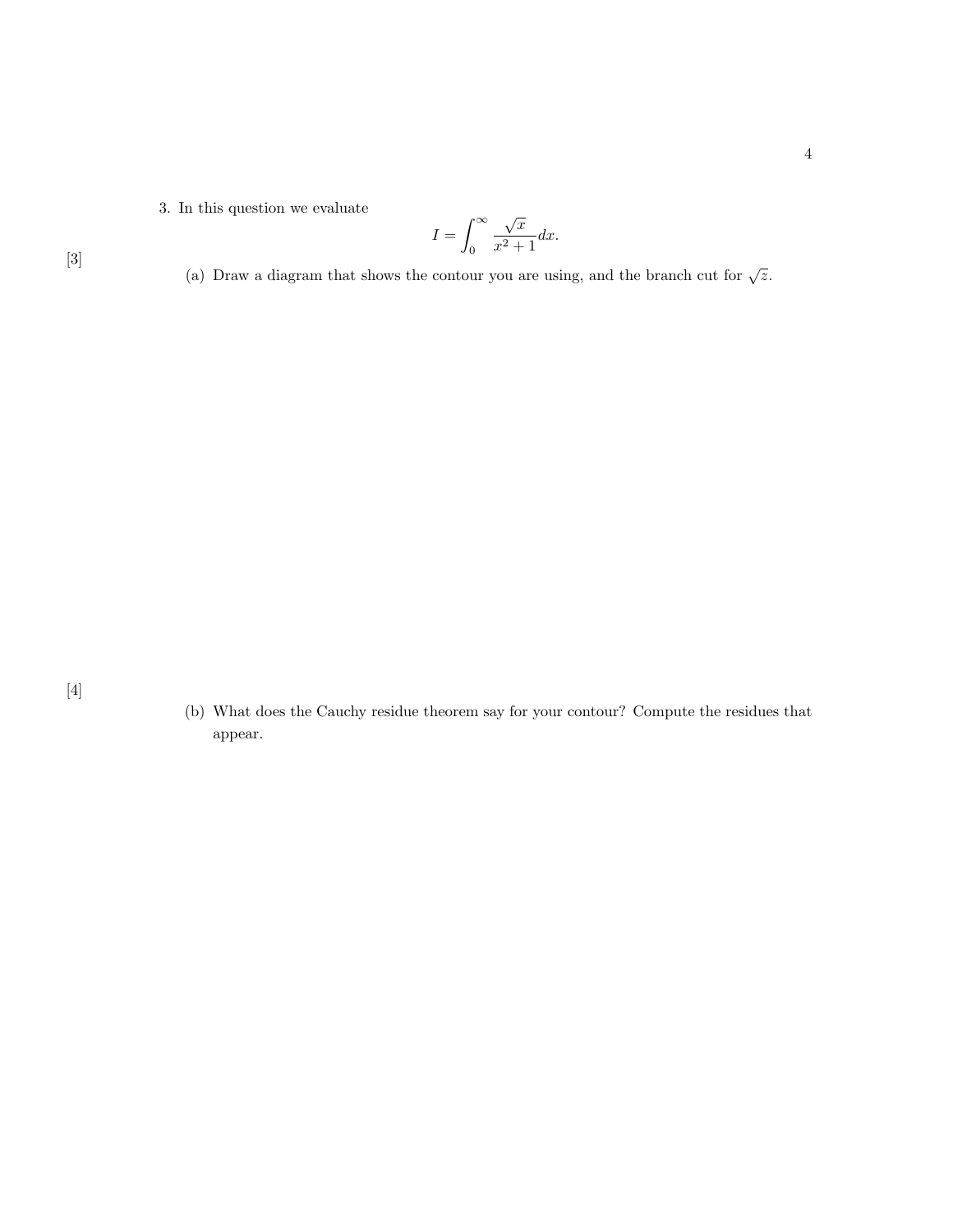[4] (c) Which integrals (over portions of your contour) tend to zero in the limit? Give estimates that show this.

[4]

(d) Evaluate I.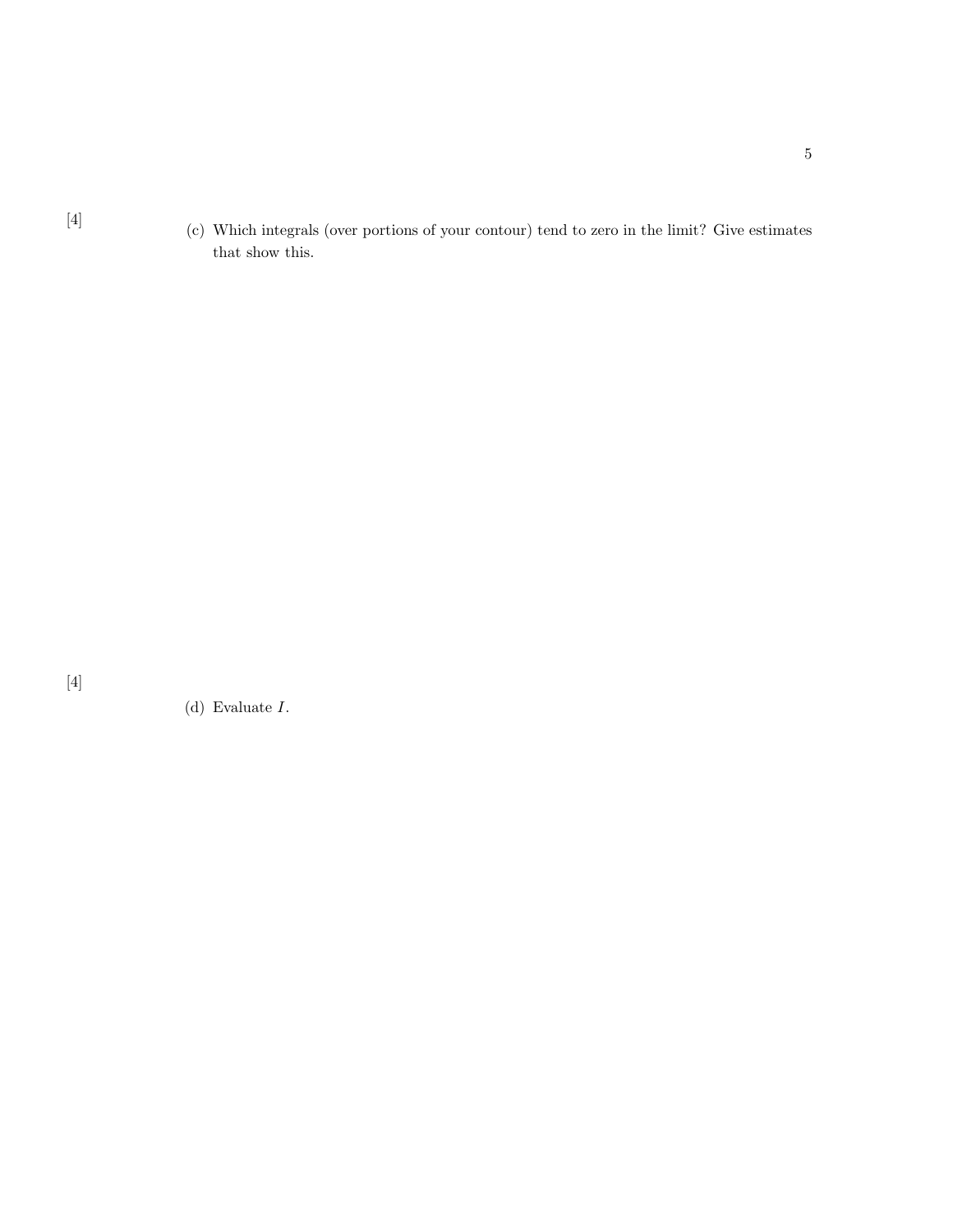4. Find a fractional linear transformation that maps the shaded region  $\{z : \text{Im} z \ge 0, |z - 4i| \ge 1\}$ to the annulus  $\{z : 1 \leq |z| \leq A\}$  with the real line mapping to the unit circle. What is the outer radius A? (Recall that  $\alpha$  and  $\alpha^*$  are symmetric with respect to a circle centred at  $a$  with radius R if  $\alpha^* = a + R^2/(\overline{\alpha} - \overline{a}).$ 

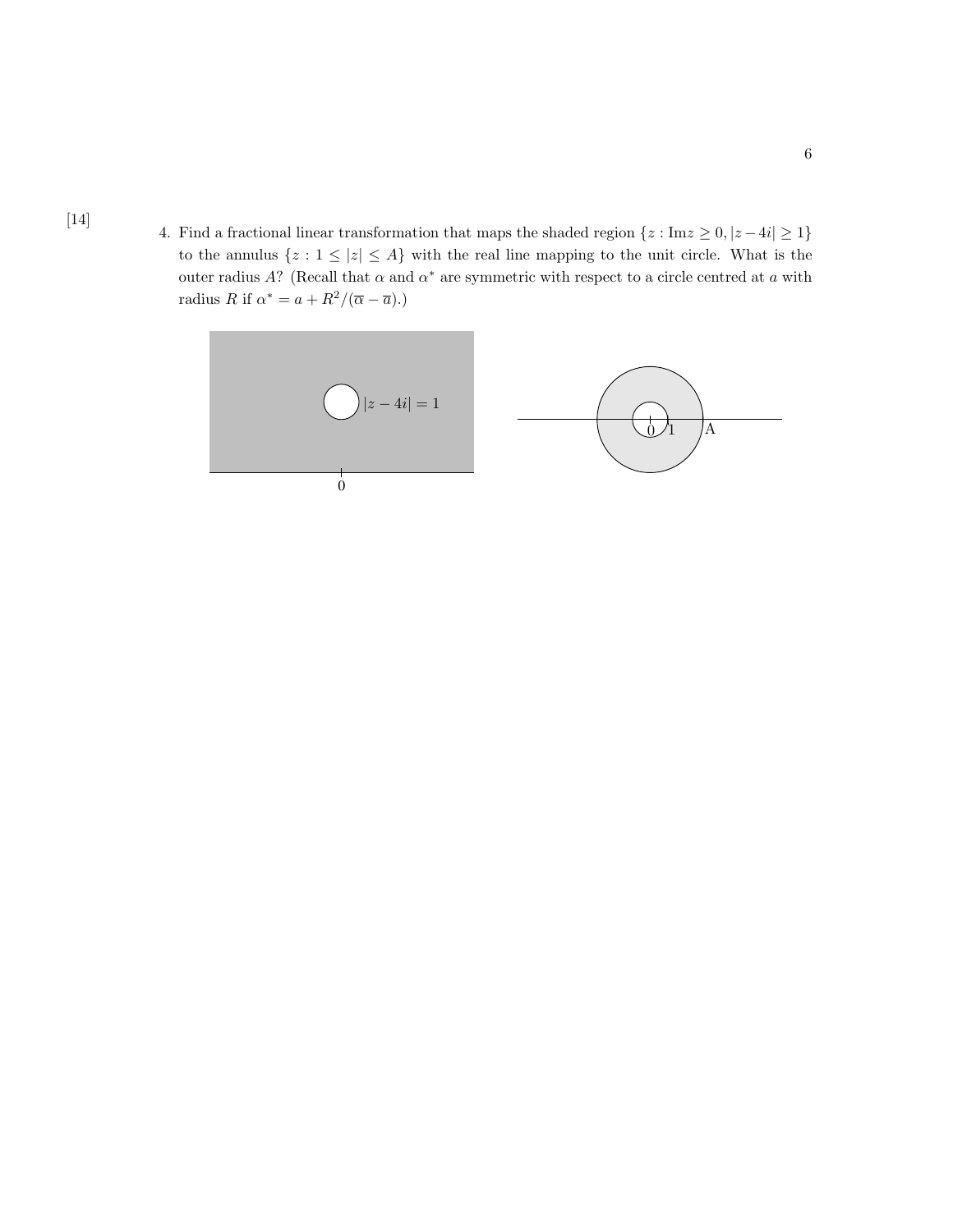5. Consider the following region with boundary data.



(a) Show that the Joukowski map  $J(z) = (1/2)(z + 1/z)$  maps the shaded region onto the unper helf plane. upper half plane.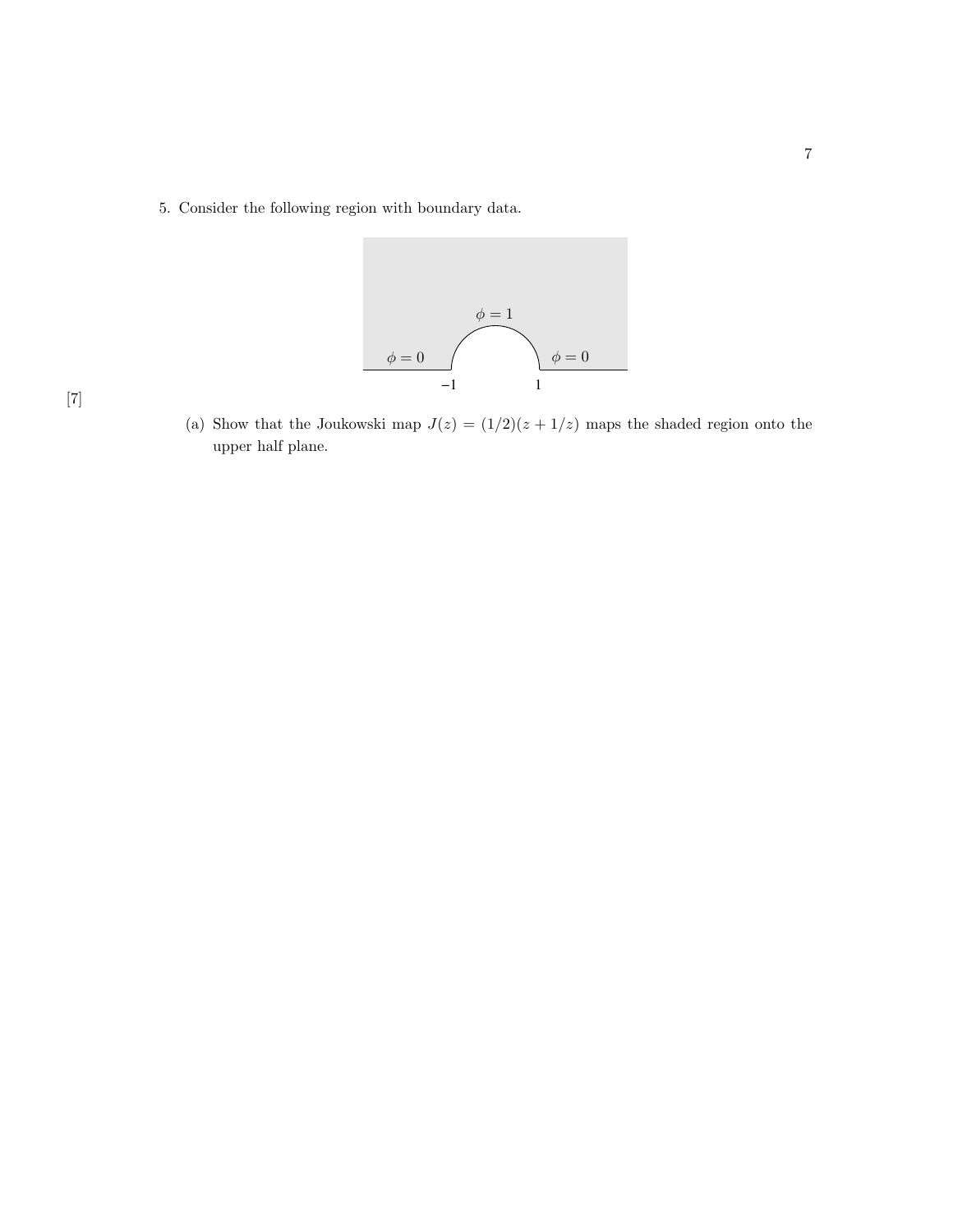[7] (b) Solve Laplaces equation  $\Delta \phi = 0$  in the shaded region, with the indicated boundary conditions.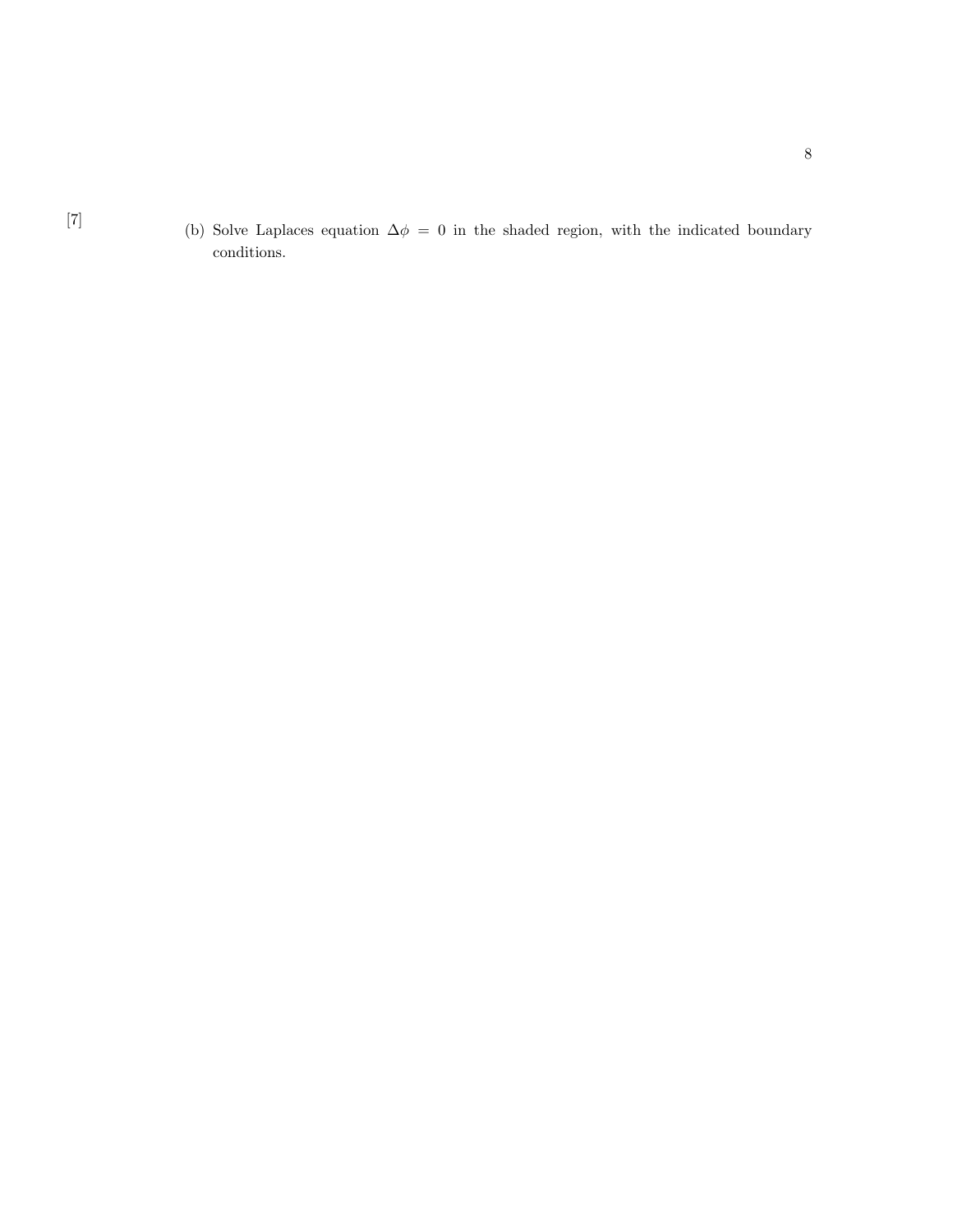[7]

6. (a) What is the Fourier transform of  $x^2e^{-x^2/2}$ ?

(b) Use the Fourier transform to compute  $\int_{-\infty}^{\infty} e^{-|x-y|} e^{-|y|} dy$ . (Hint: you can use the result from an earlier problem for the last step.)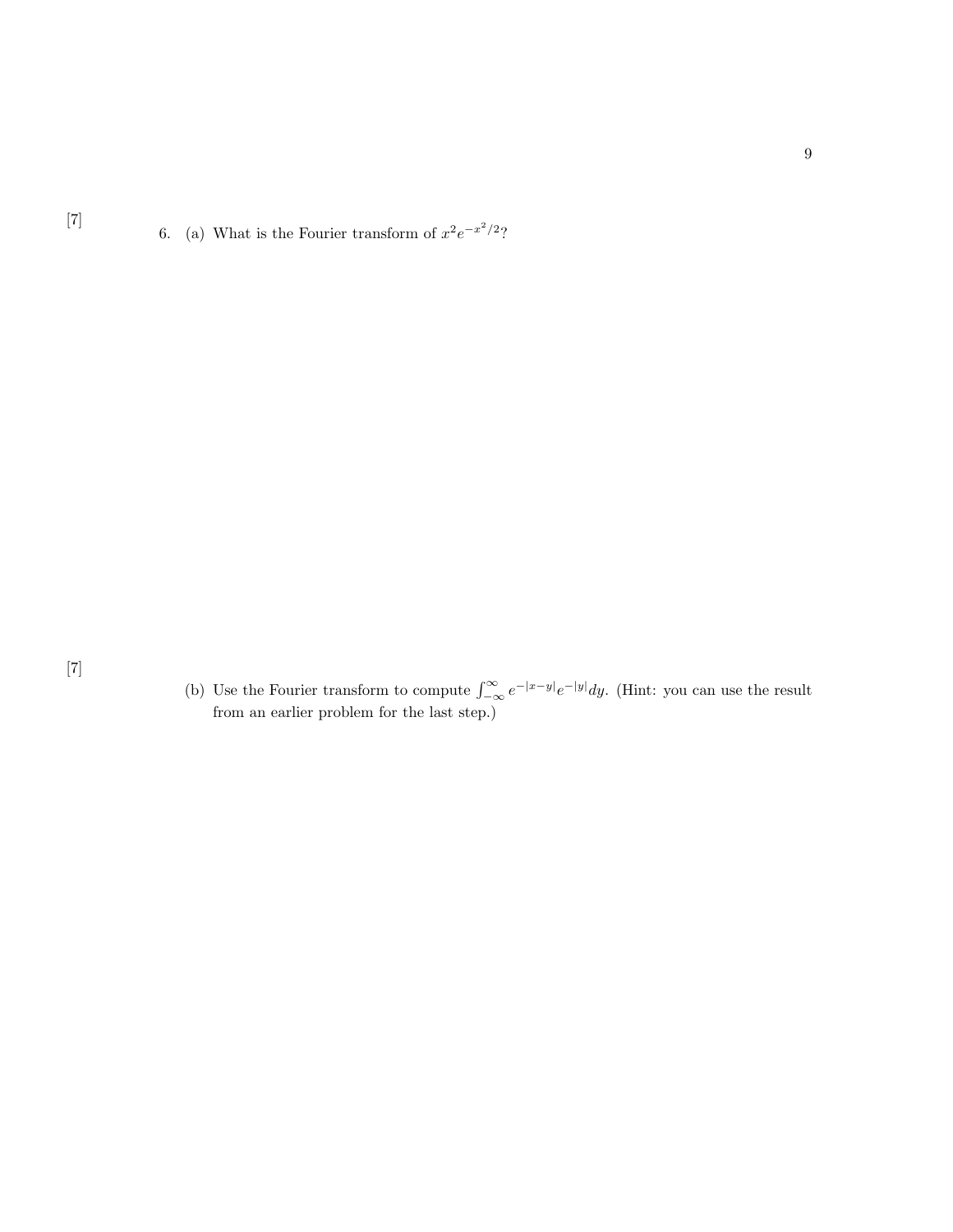[7] 7. (a) Compute the Laplace transform  $Y(s)$  of the solution  $y(t)$  to

$$
y''''(t) + y'(t) - y(t) = \cos(t),
$$
  

$$
y'''(0) = 1, \quad y''(0) = y'(0) = y(0) = 0,
$$

[7]

(b) Use the Nyquist criterion to decide whether the solution  $y(t)$  grows exponentially as  $t\rightarrow\infty$  or not.